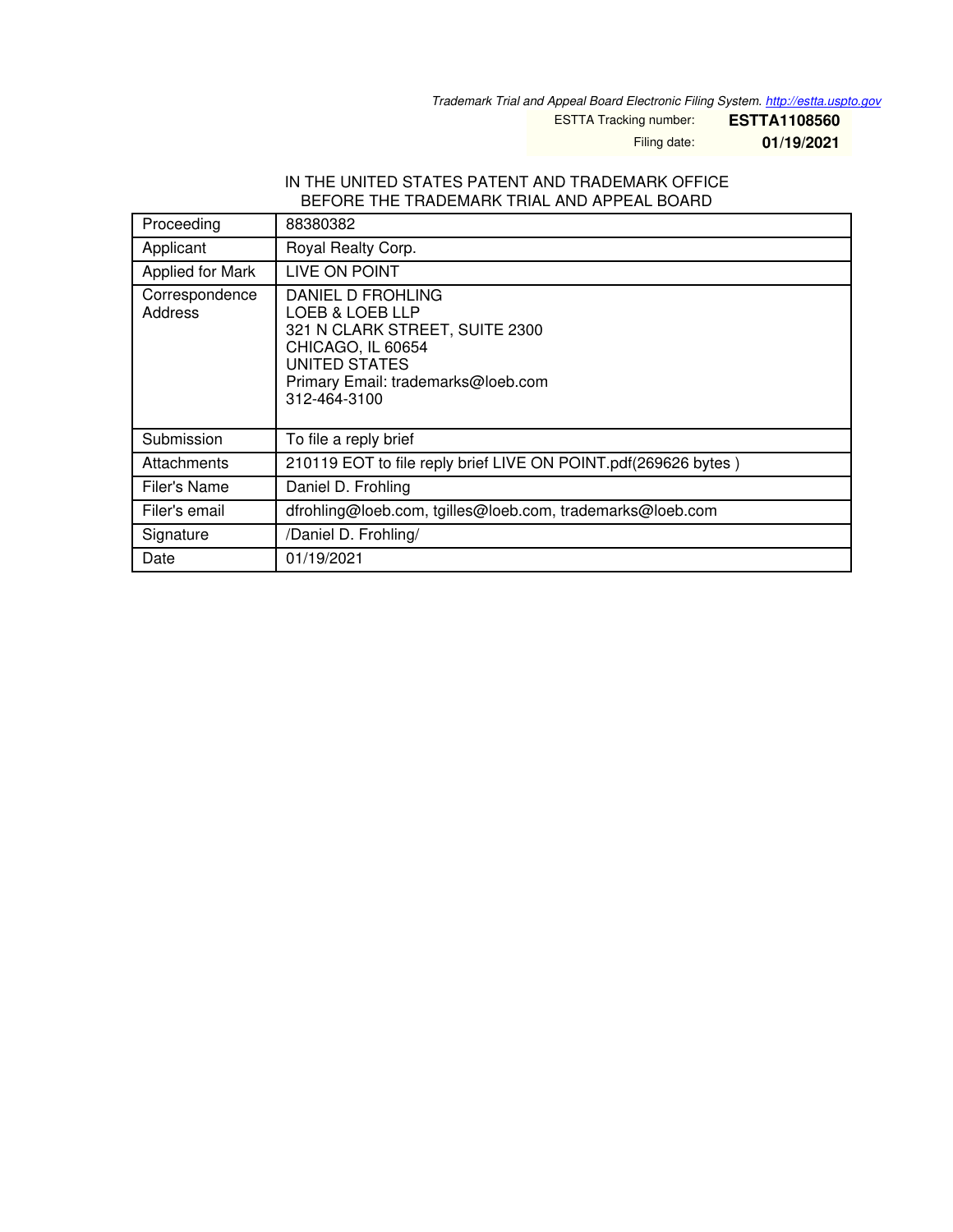# IN THE UNITED STATES PATENT AND TRADEMARK OFFICE BEFORE THE TRADEMARK TRIAL AND APPEAL BOARD

| In re Application of: Royal Realty Corp. | <b>Examining Attorney:</b> |
|------------------------------------------|----------------------------|
| <b>Serial No.: 88380382</b>              | Jules J. Dean              |
| <b>Filing Date:</b> April 10, 2019       | Law Office 120             |
| <b>Mark: LIVE ON POINT</b>               |                            |
|                                          |                            |

# REQUEST FOR A THIRTY (30) DAY EXTENSION OF TIME TO FILE REPLY BRIEF

Applicant, Royal Realty Corp. ("Applicant"), through its undersigned counsel, files this request for a thirty (30) day extension of time to file its reply brief in this proceeding.

Applicant filed its application to register the mark LIVE ON POINT ("Applicant's Mark") on April 10, 2019. The Examining Attorney refused registration of Applicant's Mark based on an alleged likelihood of confusion between the Mark and the registered marks ON POINT CAROLINAS REALTY (Reg. No. 5058585) and ON POINT CAROLINAS REALTY and Design (Reg. No. 5058586). Applicant argued against the refusal, but the Examining Attorney made the refusal final and denied Applicant's request for reconsideration. Applicant appealed the refusal to the Trademark Trial and Appeal Board ("Board") and filed its appeal brief on October 14, 2020. The Examining Attorney's answering brief has been filed on December 29, 2020 and Applicant's reply brief is due twenty (20) days later.

Applicant now respectfully requests that the Board allow it additional thirty (30) days to prepare and file its reply brief. As set forth below, Applicant has good cause for filing this Request for Extension of Time.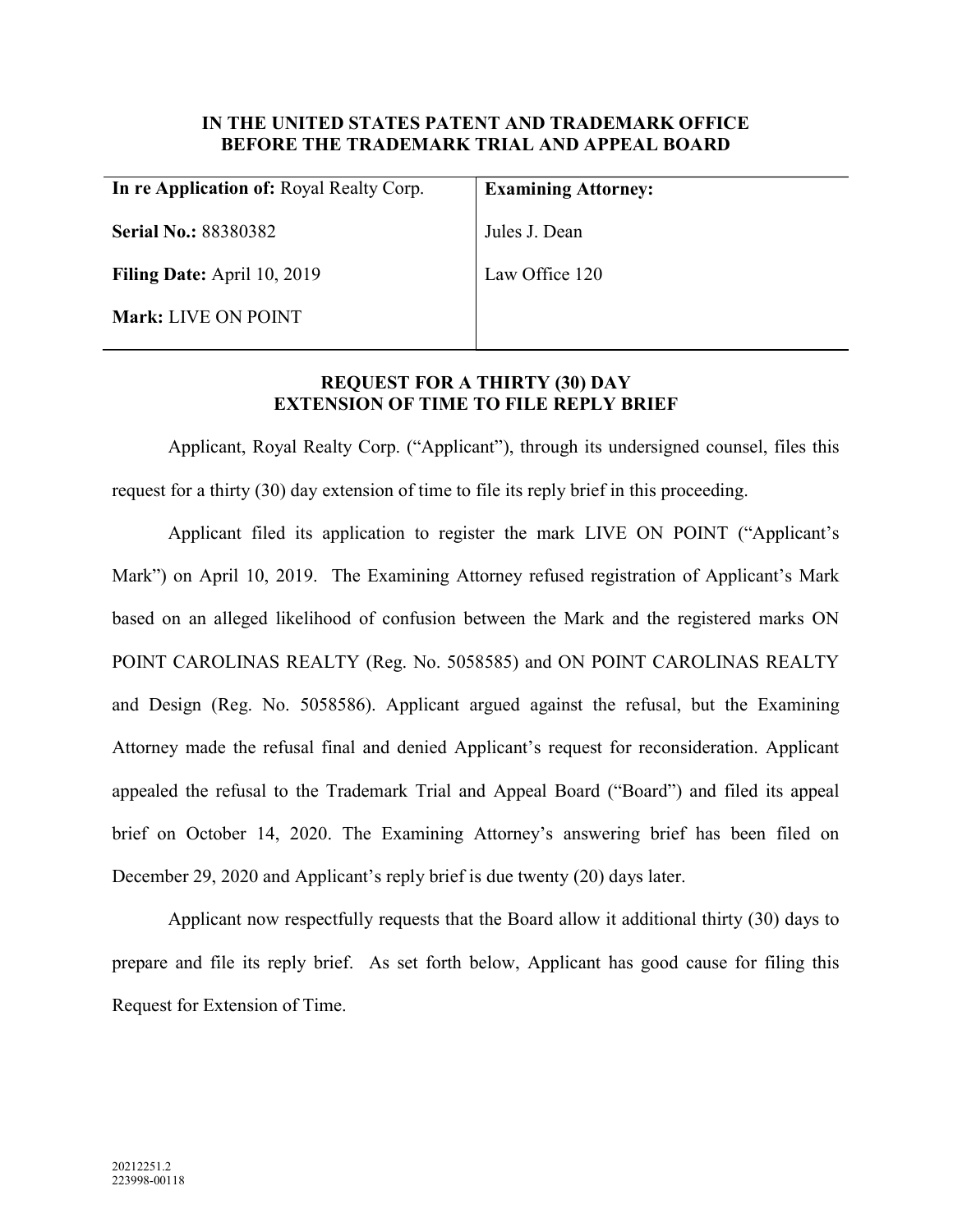### ARGUMENT

Under Rule 1203.02(d) of the Board Manual of Procedure ("TBMP"), an applicant may request an extension of time to file a reply brief upon showing good cause for the requested extension. The rule states that "[t]he determination of good cause will be based upon all relevant circumstances, including the length of time of any previously granted extensions and the reason(s) for the requested extension(s)." TBMP § 1203.02(d). For example, the "press of other business" may be sufficient to show good cause for an initial thirty (30) day extension of time under the same rule. Id.

The present request is Applicant's first request for an extension of time to file a reply brief, which on its own is sufficient to establish good cause for such an extension of time request. Further, the delay in filing a reply brief in this proceeding is unintentional and caused by Applicant's counsel evaluating new arguments introduced by the Examining Attorney as part of his answering brief, discussing the main issues on the appeal with Applicant, conducting relevant legal research and crafting a reply strategy. The fact that the time allowed to Applicant for filing a reply brief fell during the end-of-year holidays delayed handling of the matter due to various stakeholders taking time off. Now that Applicant's counsel has had time to consider the Examining Attorney's arguments, conduct relevant research and discuss these matters with Applicant, counsel needs additional time to properly prepare a reply brief in this proceeding. Applicant's request is made in good faith and is not for purposes of delay. Given the foregoing, Applicant believes it has shown good cause for the requested extension.

#### **CONCLUSION**

In sum, because Applicant has demonstrated that it has good cause for filing this Request for Extension of Time, Applicant requests that the Board allow it additional thirty (30) days or